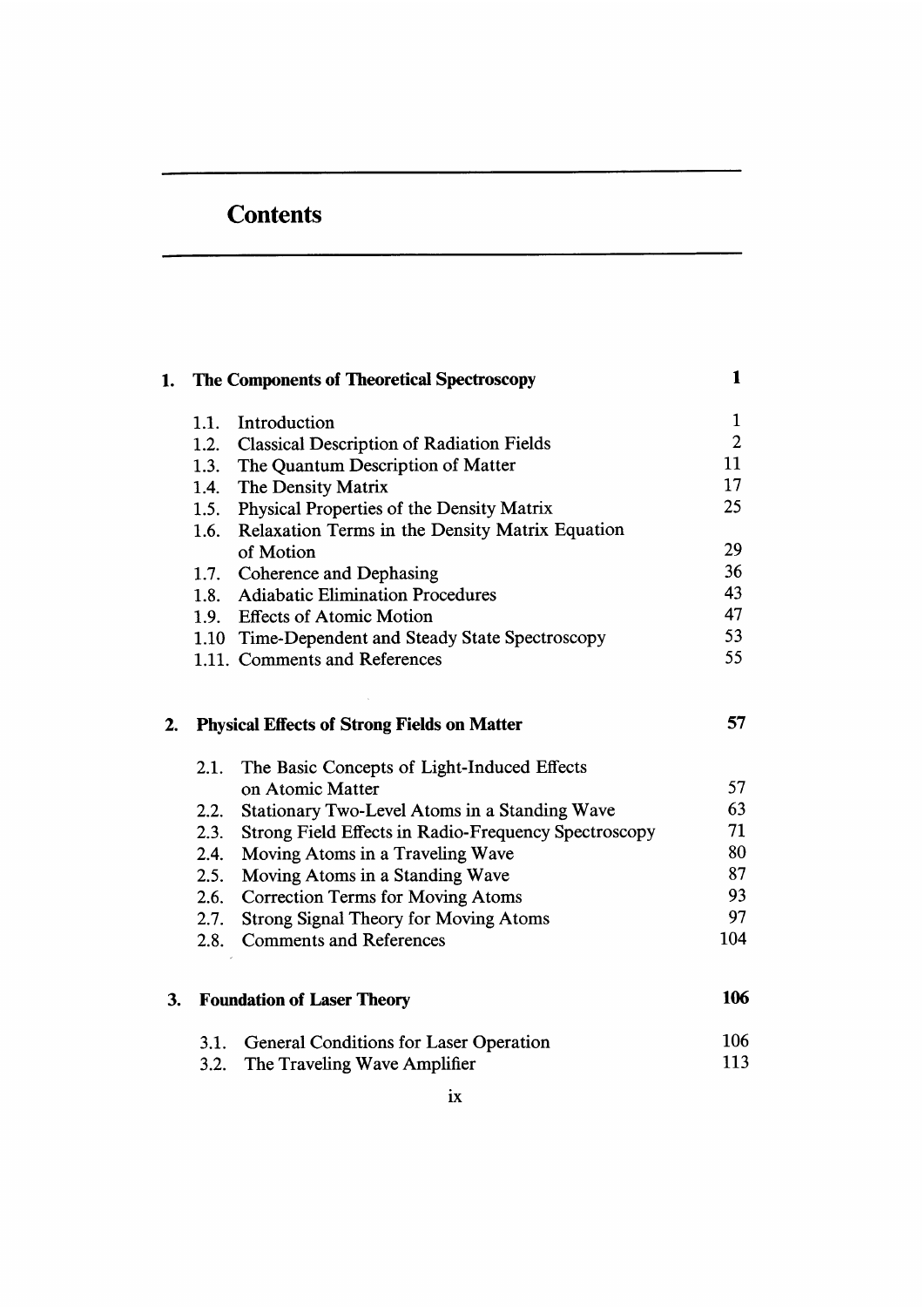|    | 3.3. | The Traveling Wave Laser                             | 117 |
|----|------|------------------------------------------------------|-----|
|    | 3.4. | More General Laser Theory                            | 122 |
|    | 3.5. | The Standing Wave Laser                              | 127 |
|    | 3.6. | A Laser with a Saturable Absorber                    | 134 |
|    |      | 3.7. Comments and References                         | 139 |
| 4. |      | <b>Topics in Laser Spectroscopy</b>                  | 141 |
|    | 4.1. | Introduction                                         | 141 |
|    | 4.2. | <b>Saturation Spectroscopy</b>                       | 143 |
|    |      | 4.2.a. General Ideas                                 | 143 |
|    |      | 4.2.b. The Theoretical Description                   | 145 |
|    |      | 4.2.c. Comments and References                       | 150 |
|    | 4.3. | The Three-Level System                               | 150 |
|    |      | 4.3.a. General Remarks                               | 150 |
|    |      | 4.3.b. The Theoretical Description                   | 152 |
|    |      | 4.3.c. Doppler-Free Two-Photon Spectroscopy          | 157 |
|    |      | 4.3.d. The Two-Photon Transition Near Resonance      | 159 |
|    |      | Saturation Effects on the Probe<br>4.3.e.            | 162 |
|    |      | 4.3.f.<br><b>Comments and References</b>             | 165 |
|    | 4.4. | Coherence Phenomena and Level-Crossing Signals       | 166 |
|    |      | 4.4.a. Background                                    | 166 |
|    |      | 4.4.b. General Considerations                        | 168 |
|    |      | The Perturbation Calculation<br>4.4.c.               | 171 |
|    |      | 4.4.d. Some Cases of Physical Interest               | 175 |
|    |      | 4.4.e. Level Crossing in a Lower Level               | 180 |
|    |      | 4.4.f.<br><b>Comments and References</b>             | 181 |
|    | 4.5. | <b>Multiphoton Processes</b>                         | 182 |
|    |      | 4.5.a. Background Information                        | 182 |
|    |      | 4.5.b. The Steady State Situation                    | 184 |
|    |      | 4.5.c. The Effective Two-Level System                | 186 |
|    |      | 4.5.d. The Harmonic Oscillator                       | 189 |
|    |      | 4.5.e. Comments and References                       | 193 |
| 5. |      | <b>Effects of Field Fluctuations on Spectroscopy</b> | 194 |
|    | 5.1. | <b>Stochastic Behavior of Physical Parameters</b>    | 194 |
|    | 5.2. | Theory of Phase Noise                                | 199 |
|    |      | 5.2.a. Phase Noise in Linear Spectroscopy            | 199 |

 $\mathbf x$ 

 $\sim 10^{-1}$ 

**CONTENTS** 

5.2.b. Phase Noise on the Two-Level System 207